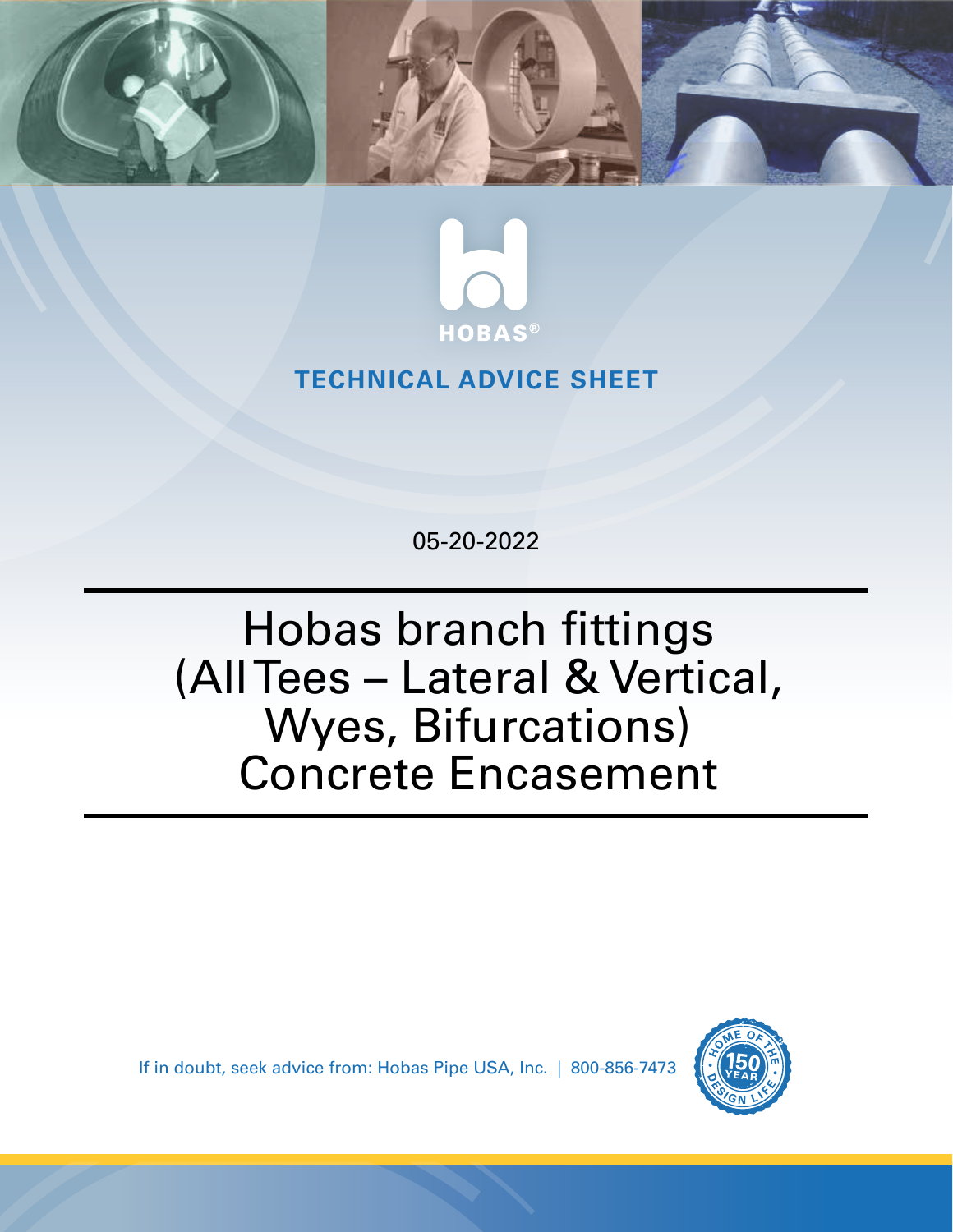

Hobas Branch Fittings - 05-20-2022 - Page 2

#### **General:**

Hobas fittings - lateral or vertical tees, wyes, etc… are all considered "branch fittings" constructed via mitered construction from various shape pipe segments and fiberglass laminations. Since the fitting components are a "flexible" pipe system, they must be kept from distorting or deforming from all service loads including internal pressure, and/or external buried loads to meet the intended service life. For gravity flow systems, typical loads may be external soil and live loads (HS20, E-80, or sim.). For pressure systems, (pumped or static head), the encasement design must consider the highest internal pressure the system will see during its intended service life. For pressure systems, steel reinforcement and other design considerations such as unbalanced thrust forces must be reviewed by the design engineer.

The fitting consists of a Hobas thru-pipe and a Hobas lateral branch, connected at a saddle-cut with structural fiberglass laminations. The main pipe can be straight (no angle) or mitered to a specific angle (typically up to 90º). The structural fiberglass lamination is very strong and will typically exceed the tensile strength of the pipe. Although standard direct bury pipes (SN36, 46, or 72) can withstand up to 5% long-term uniform ring deflection, the irregularly shaped saddle connection can tolerate very little deformation. The fitting must therefore be prevented from distorting. This is typically done with a concrete encasement (may need reinforcement). Details regarding necessary reinforcement, concrete compressive strength, etc. depend on site conditions and will need to be designed by the consulting engineer or contractor's engineer on a project specific basis.completed installation

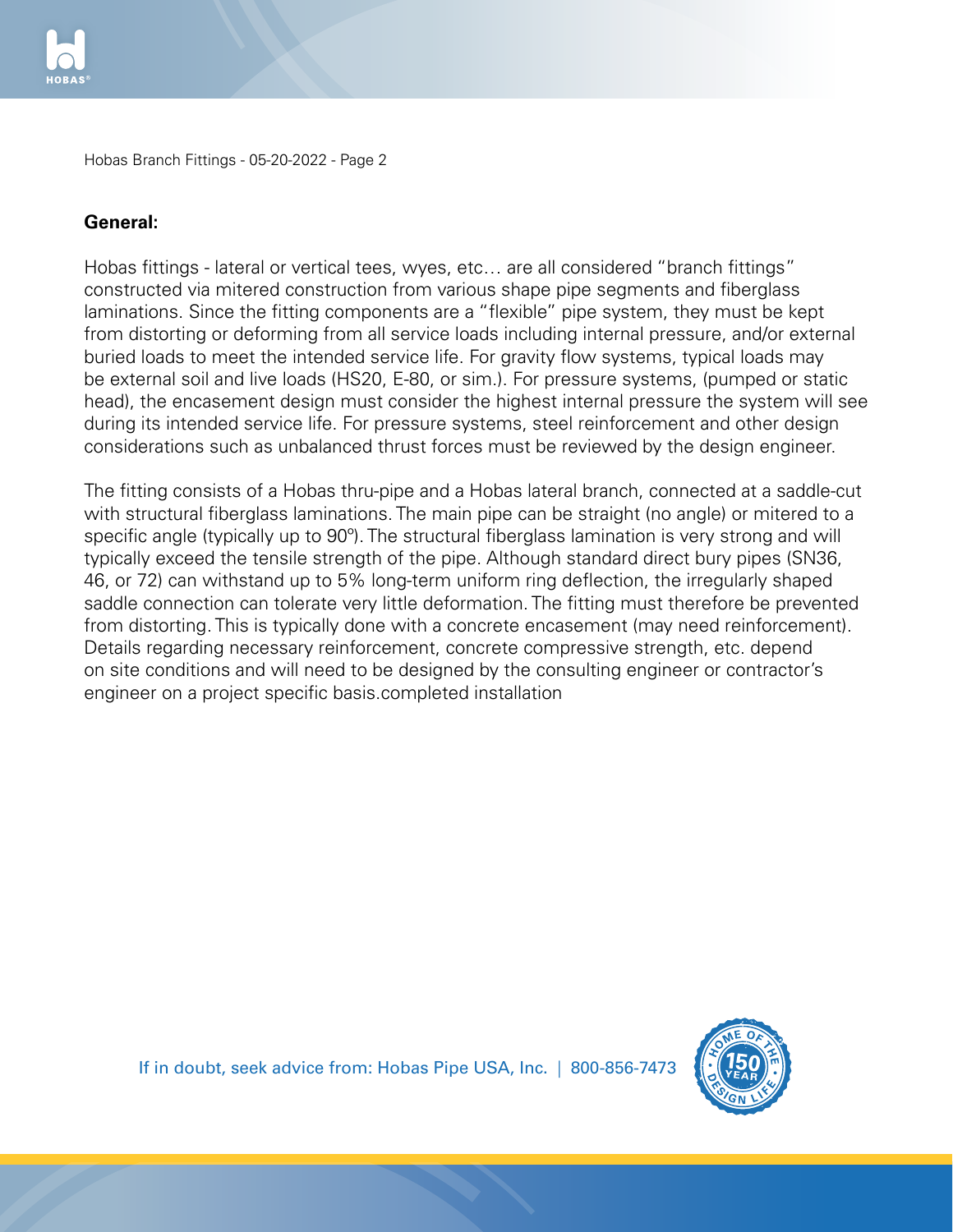

Hobas Branch Fittings - 05-20-2022 - Page 3  $20-2022$  - Page  $3$ 

#### **Encasement:**

Traditionally, the body of the fitting is encased, with the encasement stopping before the joint on each end (see FIGURE 1). While this will effectively protect the tee or wye, it creates a dramatically different support condition for the pipes on each side of the coupling at each of the adjacent joints. The fitting thru-pipe will be held very round, supported rigidly, and the adjacent pipes will be supported elastically by the native soil and the pipe-zone surround system – crushed rock or 95 SPD compacted sand. While the FWC coupling that seals this joint is flexible and somewhat forgiving, it cannot maintain seal when connecting pipes have on the bedding of the bedding of the bedding and side of the bedding and side support in the support in the bedding  $\sigma$  of the bedding and side support in the bedding  $\sigma$  of the bedding  $\sigma$  of the bedding  $\sigma$  of the be immediately adjacent to the rigid encasement is not adequate, the resulting stress in the

This phenomenon is magnified as the fitting pipe diameters increase. Experience indicates The proficmental is magnified as the neargy pipe diameters increase. Experience inalcates past all joints (1' to 3' depending on diameter – see FIGURE 2). This will help eliminate the risk past an joints (Figs. depending on diameter 1988) Records 27. This will help entimate the risk<br>of leak due to differential deflection of the coupling joints on each side of the branch fitting, effectively creating equal support across the joints. **fittings.**

This will, however, create a rigid connection in the pipe wall, posing another, albeit smaller, potential risk. If the bedding and side support in the "flexibly" supported pipe immediately adjacent to the rigid encasement is not adequate, the resulting stress in the pipe wall where the encasement ends could be sufficient to damage the pipe wall. Excellent bedding and side support at this transition is critical for long term success.

**Figure 2 is the recommended encasement configuration for Hobas branch fittings.**



creates a dramatically different support condition for the pipes on each side of the

 *HOBAS PIPE USA* **800-856-7473** 

If in doubt, seek advice from: Hobas Pipe USA, Inc. | 800-856-7473  $\|\cdot\|$